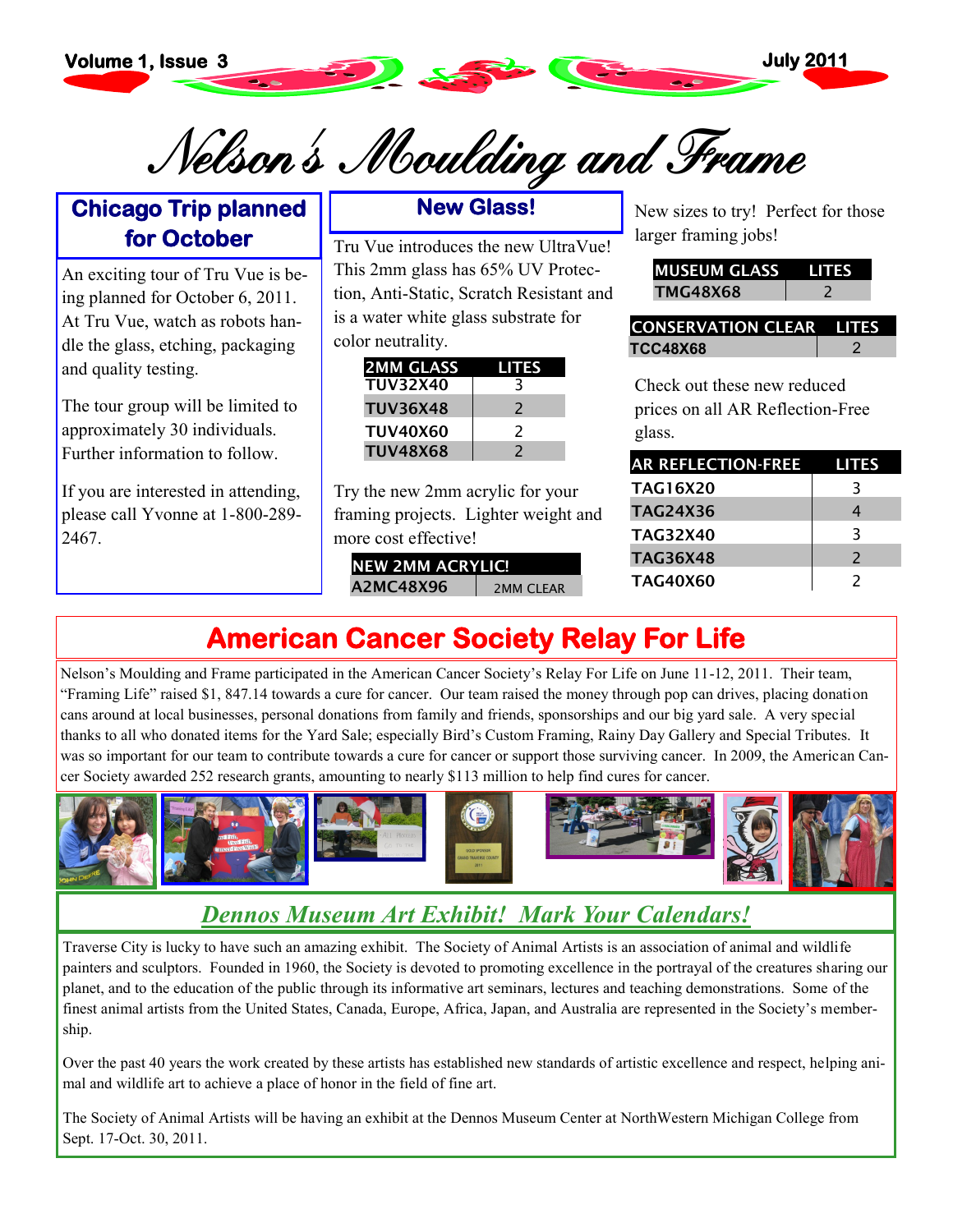## **PPFA CONVENTION**

Traditionally, the PPFA Convention was held in conjunction with the PMA trade show in Las Vegas. In 2012, a few changes will take place.

The PMA will now join together with CES (Consumer Electronics Show) in early January of 2012 and the PPFA Conference will be scheduled as a separate event in late January.

The PPFA has an opportunity to

now define a plan and create a winwin situation for framers, framing suppliers and the framing trade association to benefit the industry as a whole.

In late January, the PPFA Conference will take place and hold the General Membership Meeting, Election of Officers, Certification Programs and Training and the Print and Open Framing Competitions.

The PPFA stands solid as the framing industry's professional trade association.



# **www.nelsonsmoulding.com**

#### Check out our website!

Now you can view on-line, the stunning collections of our fine quality wood moulding. Includes, 1,500 moulding pictures conveniently sorted by style or collections, full color photos of the face and side of the moulding, plus the dimensions and most current pricing. Discover new additions to our wood moulding line and find out about new framing products. Browse through our latest newsletter and check out our current sales.



#### **Welcome to Nelson's Moulding and Frame**

Shown below are examples of how our mouldings will be viewed on our website.



## *SIGN UP NOW!*

Our website offers full colors pictures of our fine moulding collections, products, news and sales. Feel free to browse.

To obtain pricing or sales, take a few minutes to sign up and obtain your own private password.

- 1. Go to www.nelsonsmoulding.com.
- 2. Click on the "Sign-in" button.
- 3. Fill out the First Time User form.
- 4. Click on the "Submit" button.
- 5. A customer service representative will verify your account number and name.
- 6. A password will be e-mailed to you within 24 business hours.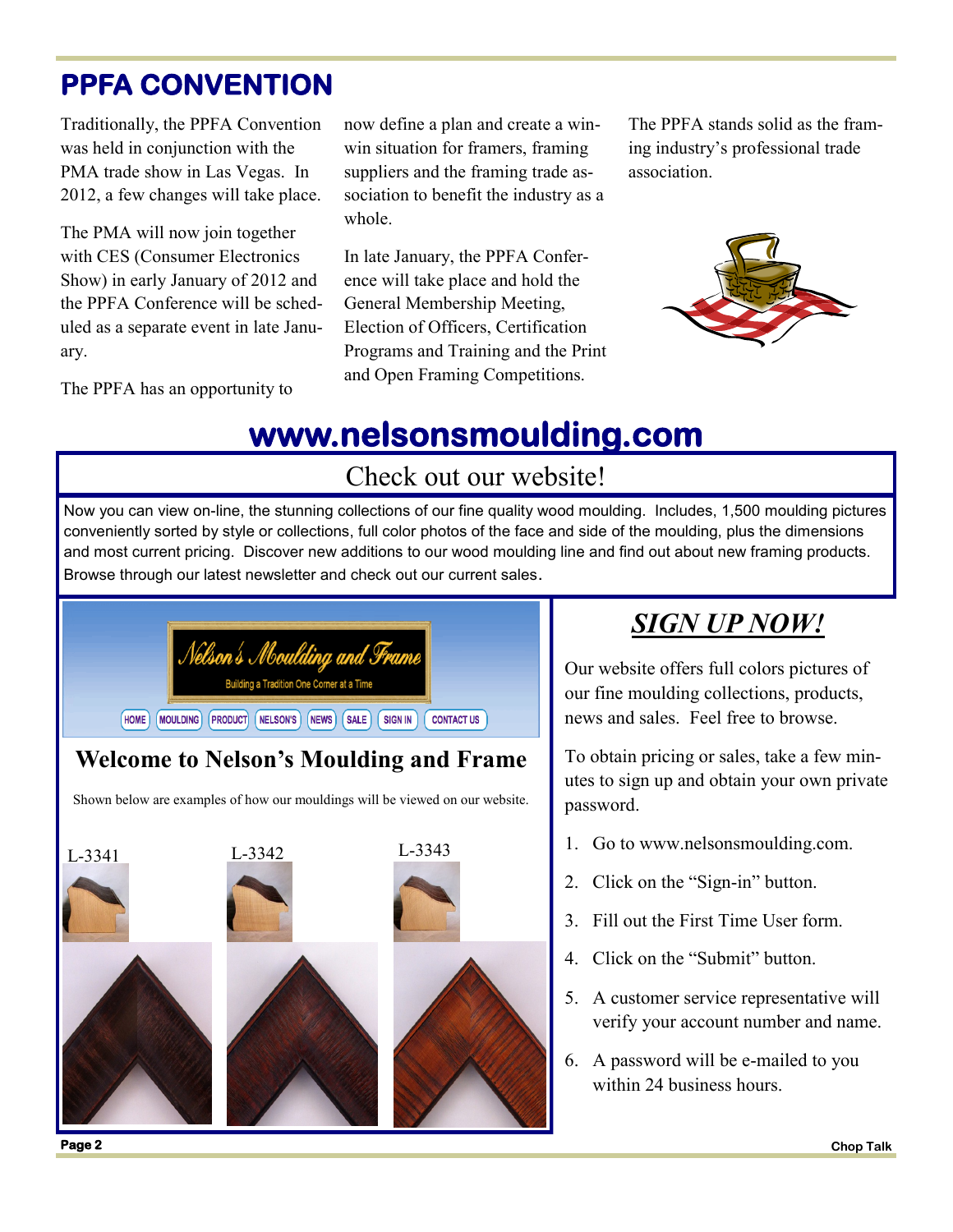## **Optium Museum Acrylic-Now Has New Sizes!**

The Optium Museum Acrylic is available in 40x60 or 49x96. Nelson's can also custom cut a piece for you. Keep in mind the maximum cut we can do is 60".

Optium Museum is the highest quality of acrylic you can purchase. It is essential in the protection of any artwork that is valuable or irreplaceable. Optium Museum blocks 98% of harmful UV light. UV light causes art to fade and break down,

literally destroying the piece.

Optium Museum acrylic is lightweight making it a better choice for larger pieces of artwork than regular Museum glass. A special Optical Coating creates true color transmission and neutrality, so your work of art portrays its original beauty; ss if there is no glass at all! A superb choice for shadowboxes.

Museum acrylic is its anti-static feature. As a framer, you well understand what happens when you peel back the protective plastic coating on acrylic, everything adheres to it like a magnet. Optium Museum is ideal when framing delicate pastels or charcoals; the light dust will stay on the piece and repel from the

acrylic.



#### One of the better features of Optium

## **Framer's Advertising via Grants-Were they successful?**

Nelson's maintains an on-going program with framers to pursue new ideas in promoting their business. We started with the realization that it is sometimes hard for framers to try advertising on a limited budget. Nelson's developed the idea of advertising grants, to challenge framers to be creative, try new things, and then pass that information on to other framers. In doing so, our industry continues to grow and profit from that growth.

What were some of the advertising ideas utilized?

**Bill Schultz, owner of Harborview Framing in DeTour, held a wine tasting event** with Hor d'oeuvre's at their gallery. Over 100 invitations were sent out to past and present customers, ads were placed in local newspapers and posters nailed up around town. Tents and chairs were set up with a bartender and food prep person on duty. The day of the event was beautiful! Over 50

people attended and completed slips with their current information including e-mail addresses, so they could be contacted for future sales and events. Fifty people may not sound like a large turnout, but De-Tour is a small community of approximately 400 year round residents.

It was successful! They sold several pieces of art and handmade pottery that day, with customers returning in the following weeks to purchase items they had spotted at the wine party. Two weeks after the event, 8 people returned with framing jobs. In the months following the event, we saw many new faces at our gallery who had heard about the wine tasting event, but weren't able to come. Bill can be contacted at 1-906-297-3003 if you have further questions on his advertising idea.

**Craig Golden, owner of Simply Matted in Saginaw, created bro-** **chures** and a 2' x 4' billboard that was displayed inside the entrance at the Dow Event Center. The Dow Event Center has three parts; Heritage Theater, Unity Hall and Wendler Arena. It hosts Ice Hockey teams, Football Leagues, concerts, politic rallies, trade shows and even graduations. The display was in place at the Wendler Arena for one year. The shadowbox and brochures that Craig created for his display were sports orientated.

Craig states, "Yes, it was successful. Consider 300,000 people walked past my display. It generated a great deal of new customers. What a great opportunity to have my name and work displayed in such a prominent area for such an extended period of time. More cost effective than a yellow page advertisement." Craig can be contacted at 1-989-781-7740 if you have further questions on his advertising idea.